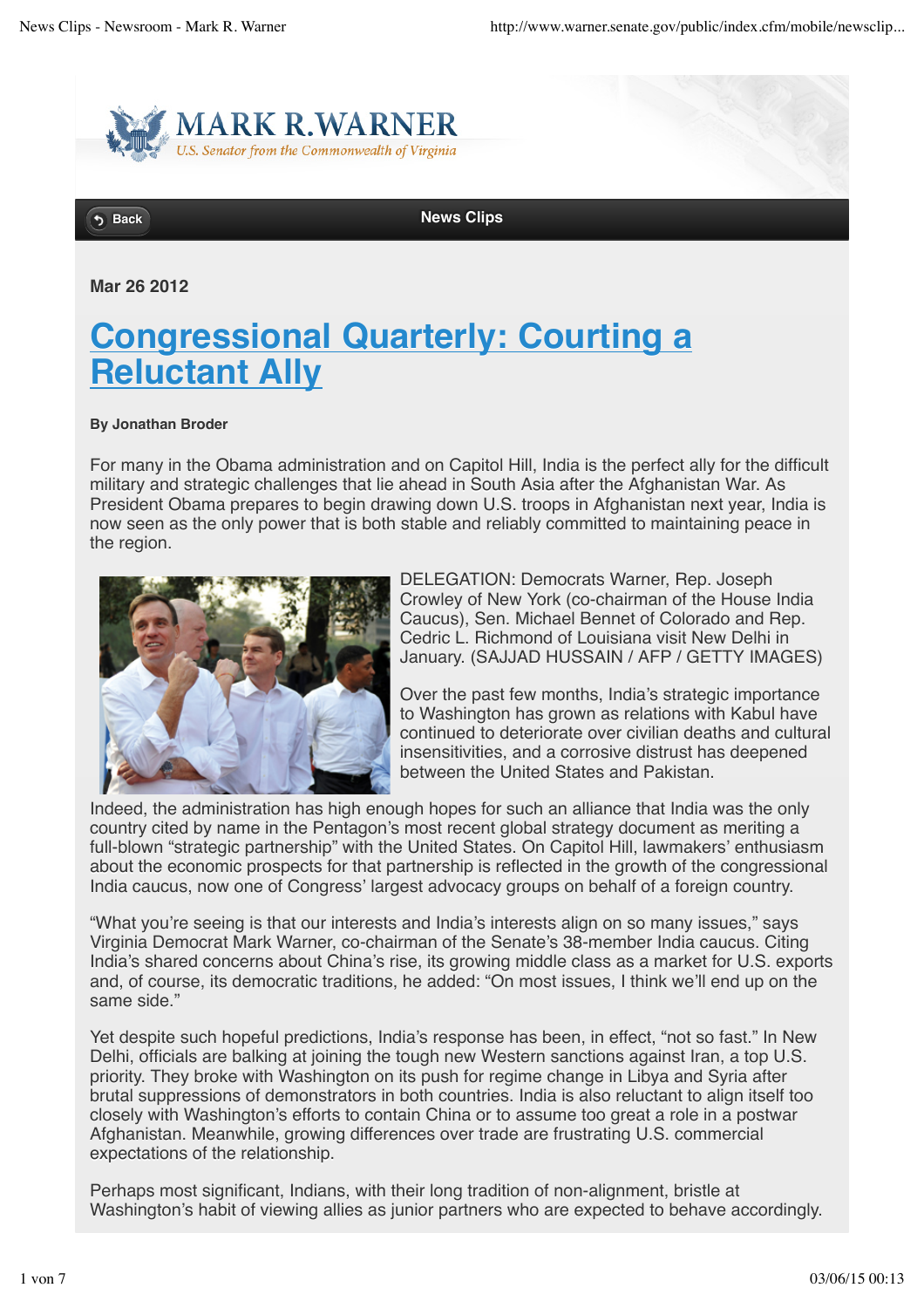New Delhi spurned U.S. companies on several recent arms deals, largely because Washington was holding back its most advanced technology, a reminder of how far U.S. officials are from seeing their vision of an alliance with India fully realized.

Washington and New Delhi have made great strides in their strategic and economic relations since the frosty days of the Cold War, when the United States aligned with India's main rival, Pakistan, and the socialist leadership in New Delhi tilted toward the former Soviet Union. U.S. and Indian warships now regularly conduct joint naval exercises, and two-way trade and investment reached \$100 billion last year.

But India's wariness of getting too close to the United States adds to the burden that Washington currently faces in the Asia-Pacific region as it prepares for its troop drawdown in Afghanistan and jockeys with China for influence on the global stage. Indian officials call the guiding principle behind their foreign policy "strategic autonomy" or "non-alignment 2.0," an updated version of India's theoretical refusal to take sides during the Cold War. Today, India clearly sees itself as a rising economic and military power in a multipolar world, and regional experts caution it is not about to tilt in any direction that doesn't advance its ascent.

"India has no desire to be an American ally, to be tethered to an American strategy, to take orders from the United States, to be America's deputy in Asia," says Jonathan Pollack, an Asia expert at the Brookings Institution. "It simply runs against the grain of Indian strategic thinking and Indian interests."

## Resisting Iran Sanctions

While the idea of a close alliance with India has excited many lawmakers, the reality is already falling well short. New Delhi's continued purchase of Iranian oil and natural gas in defiance of U.S. moves to sanction Tehran's energy clients is a case study in the limits of the U.S.-India relationship. Indian officials say such oil purchases from Iran are a matter of economic necessity, given India's dependence on imported oil. In partial deference to U.S. requests, India has reduced its orders from Iran. But it still depends on Iran for about 12 percent of energy needs, making it Tehran's top oil customer.

Warner says he raised the issue of India's oil purchases from Iran with several government ministers in New Delhi during a January visit. But he acknowledges he made little progress in convincing the Indian government to side fully with the United States against Iran.

As U.S. frustrations mount, some lawmakers are growing impatient with India's position. In a February letter to India's ambassador to the United States, Nirupama Rao, New York's Republican Rep. Richard Hanna and Democratic Rep. Steve Israel, both strong supporters of Israel, expressed concern over India's oil purchases from Iran and urged New Delhi to "stand firm" with the United States and other countries pressuring Iran to abandon its nuclear program.

At a Senate Foreign Relations Committee hearing last month, New Jersey Democrat Robert Menendez advised Nancy J. Powell, who was nominated to be the next U.S. ambassador to India, that if confirmed, her first priority should be to warn the Indian government that the United States will punish Indian companies if they continue to buy Iranian oil.

Menendez, who has helped push through some of the toughest new sanctions against Iran, noted that India "seems to be rebuking the sanctions and looking for workarounds," first by paying Iran for its oil through a Turkish bank that fell outside American sanctions and most recently by agreeing to pay for roughly half of its Iranian oil imports in Indian rupees — thus avoiding the need to pay in dollars through Iran's Central Bank — and the remainder of the debt through barter.

"This is going to be a very important topic and one of those that I will be dealing with very seriously and very early in my tenure," pledged Powell, who still awaits Senate confirmation.

Not surprisingly, India sees things differently. Indian diplomats point out that in addition to New Delhi's dependence on Iranian oil, it is in India's interest to maintain good ties with Iran, which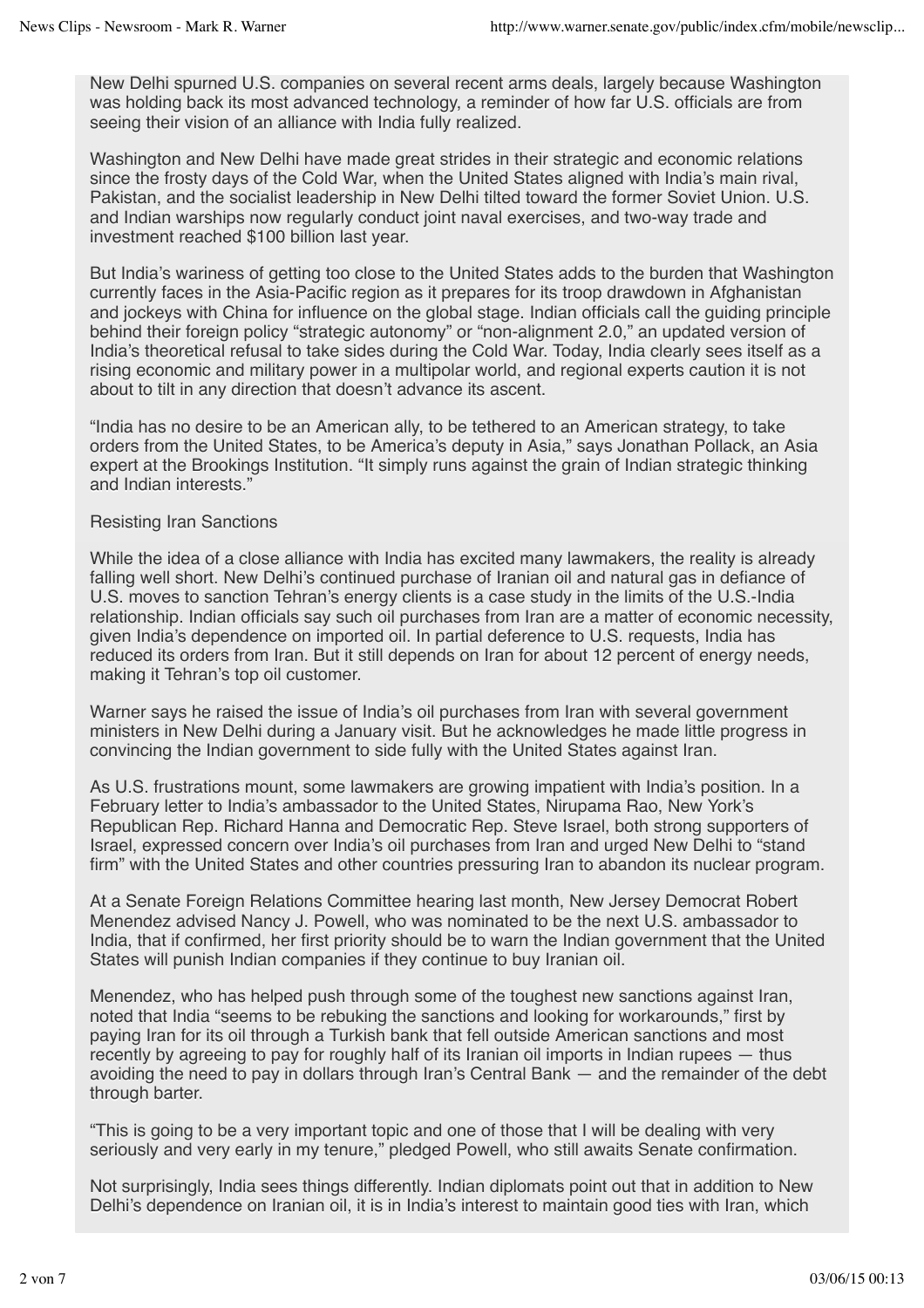shares deep historical, cultural and religious connections. They note that India is home to 18 million to 26 million Shiite Muslims, according to estimates from the Pew Research Center.

Most important, India maintains that its economic relations with Iran do not contradict New Delhi's policy of opposing Iran's acquisition of nuclear weapons.

"Iran is our near neighbor," Indian Foreign Secretary Ranjan Mathai said during a recent visit to Washington. "Our relationship with Iran is neither inconsistent with our nonproliferation objectives, nor is it in contradiction with the relationships that we have with our friends in West Asia or with the United States and Europe."

Other South Asia analysts say India's ties to Iran go beyond oil dependency to involve the future of Afghanistan. For one thing, India and Iran cooperated to support anti-Taliban forces in Afghanistan before the 2001 U.S. invasion, but they grew apart as American forces settled in. Now, through oil purchases, increased trade and India's ongoing construction of a major railroad in southeastern Iran that will carry iron and other metal ore from Central Afghanistan to an Iranian port on the Arabia Sea, India hopes to strengthen ties with Iran as a hedge against an uncertain future in Afghanistan after the U.S. withdrawal.

"With 2014 looming closer, India's inclination is to keep its Iranian relationship healthy," says Lalit Mansingh, a former Indian foreign secretary.

New Delhi also has had major differences with Washington over the Arab upheavals in Libya and Syria. When the U.N. Security Council voted in March 2011 to approve a no-fly zone over Libya, India — a current member of the council — abstained. And Indian officials subsequently criticized the U.S.-led NATO bombing campaign, charging its goal was no longer simply humanitarian relief but driving Libyan strongman Muammar el-Qaddafi from power.

India also abstained on a U.S.-backed Security Council resolution last October to condemn Syrian President Bashar al-Assad for his violent crackdown on pro-democracy protesters. Five months later, New Delhi switched course and voted to support a second anti-Assad resolution. But the move had little to do with U.S. pressure. Instead, India was swayed by Saudi Arabia and other Arab League countries, from whom India eventually may have to buy more oil if Iran sanctions start to bite.

Don't Stand so Close to Me

Long before U.S. differences with India over Iran and the Arab Spring, Washington and New Delhi were effectively on opposite sides during the Cold War.

Back then, Washington looked to Pakistan to help contain the Soviet Union's expansion into South Asia. As a result, India turned to Moscow for its arms purchases. During the 1971 India-Pakistan war, President Richard Nixon rearmed Pakistan and positioned an aircraft carrier battle group in the Bay of Bengal to dissuade India from further military action.

But after the Soviet Union's collapse in 1991, relations between Washington and New Delhi began to thaw as Indian leaders jettisoned their socialist traditions and embraced free-market policies. Under President Bill Clinton, the two countries held talks to build economic ties. The relationship intensified after the Sept. 11, 2001, terrorist attacks. President George W. Bush lifted India sanctions that had been in place since its 1998 nuclear test, and U.S. and Indian intelligence agencies cooperated closely against Islamic terrorists.

In July 2005, the two countries signed a landmark civilian nuclear cooperation agreement, which Congress approved the following year. The law, which allowed direct civilian nuclear cooperation with India for the first time in 30 years, transformed relations with New Delhi and opened the way to deeper cooperation in matters of regional security, including the joint military exercises and U.S.-Indian naval patrols off the coast of Somalia to halt piracy.

Ever since then, U.S. officials have promoted the idea of a strategic alliance with India. "The United States and India are natural partners, destined to be closer because of shared interests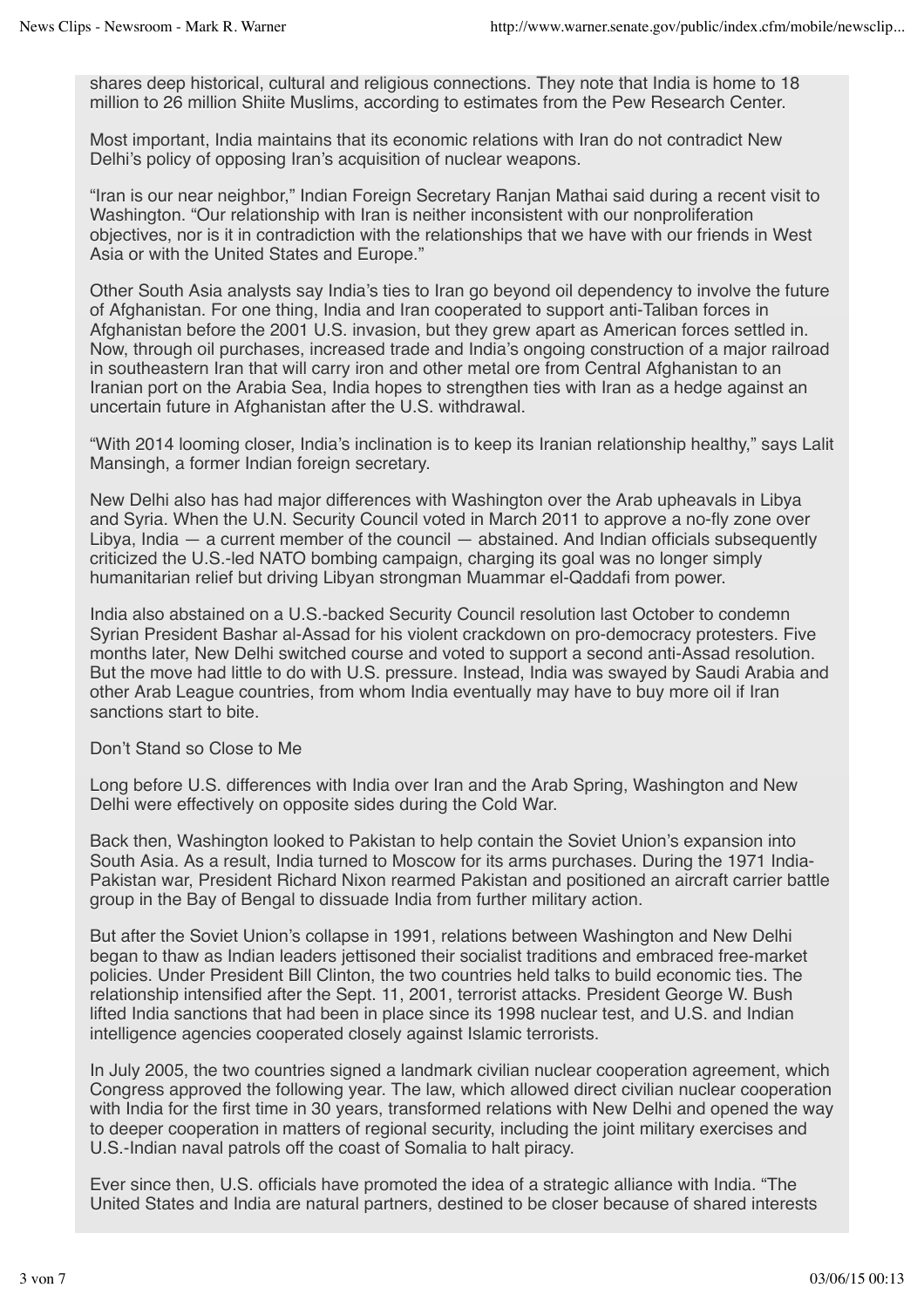and values and our mutual desire for a stable and secure world," the Pentagon said in a November 2011 report to Congress on U.S.-India security cooperation.

One common concern is China's growing military strength and influence in the Asia-Pacific region. Beijing suspects the United States is trying to build an alliance with India to contain China — a charge that U.S. officials strongly deny. At the same time, however, some senior U.S. officials play up India's differences with China in what appears to be an effort to highlight the logic of closer strategic ties with the United States.

"Despite public statements intended to downplay tensions between India and China, we judge that India is increasingly concerned about China's posture along their disputed border and Beijing's perceived aggressive posture in the Indian Ocean and Asia-Pacific region," Director of National Intelligence James R. Clapper Jr. said in his Jan. 31 global-threat assessment.

After noting India's support for a strong U.S. military presence in East Asia, Clapper went on to say that the Indian military is strengthening its forces, "working to balance Chinese power projection in the Indian Ocean," which also happens to be a key, if unspoken, objective of U.S. policy in the region.

Indian officials readily concede their difficulties with China. The two countries fought a border war in 1962, and New Delhi says Chinese troops still occupy some of its territory. Moreover, Indian strategic experts have expressed concerns about China's expanding presence in the Indian Ocean, including its construction of major port facilities in Pakistan and Sri Lanka, an island nation just off India's southern tip. "We have miles to go before we're comfortable with each other," says Mathai, the Indian foreign secretary.

But India is not eager to confront China in any way that would aggravate those tensions. If anything, Indian officials insist, New Delhi is going out of its way to smooth relations with Beijing by cooperating in areas of mutual interest, such as conducting their own joint naval patrols against pirates in the Indian Ocean. Most important, India has made it clear that it is unwilling to join the United States in an alliance whose main goal would be containing China.

"Nobody believes India should poke a finger in China's eye," says Sadanand Dhume, a resident fellow at the conservative American Enterprise Institute.

Adds Mathai: "China has been reassured by India's belief in its strategic autonomy. We are not interested in being absorbed into an alliance directed against another country."

That's not to say that India isn't concerned about China's growing military might. But, at the moment, Indian strategists believe China's top naval priority is control over the western Pacific waters off the Chinese coast. And India is happy to see an increased U.S. naval presence in the Pacific, as India builds up its own naval power in the Indian Ocean. But these experts stress India is not going to fan China's concerns over containment.

"China looks upon India not as a threat in itself, but as a 'swing state' whose association with potential adversaries could constrain China," a semi-official study by a group of respected Indian strategic experts said in a 70-page report released this month. "The challenge for Indian diplomacy will be to develop a diversified network of relations with several major powers to compel China to exercise restraint in its dealings with India, while simultaneously avoiding relationships that go beyond conveying a certain threat threshold in Chinese perceptions."

The study warns: "If China perceives India as irrevocably committed to an anti-China containment ring, it may end up adopting overtly hostile and negative policies towards India, rather than making an effort to keep India on a more independent path."

The report comes amid a larger debate under way in India over the future of its foreign policy, says Stephen Philip Cohen, an expert on South Asia at the Brookings Institution. He notes India's reluctance to side too closely with any one big power also may be a sign of indecision at the top. India's foreign policy establishment is riven by factions, some of whom favor closer ties with the United States, others who look toward China and still others who favor Russia.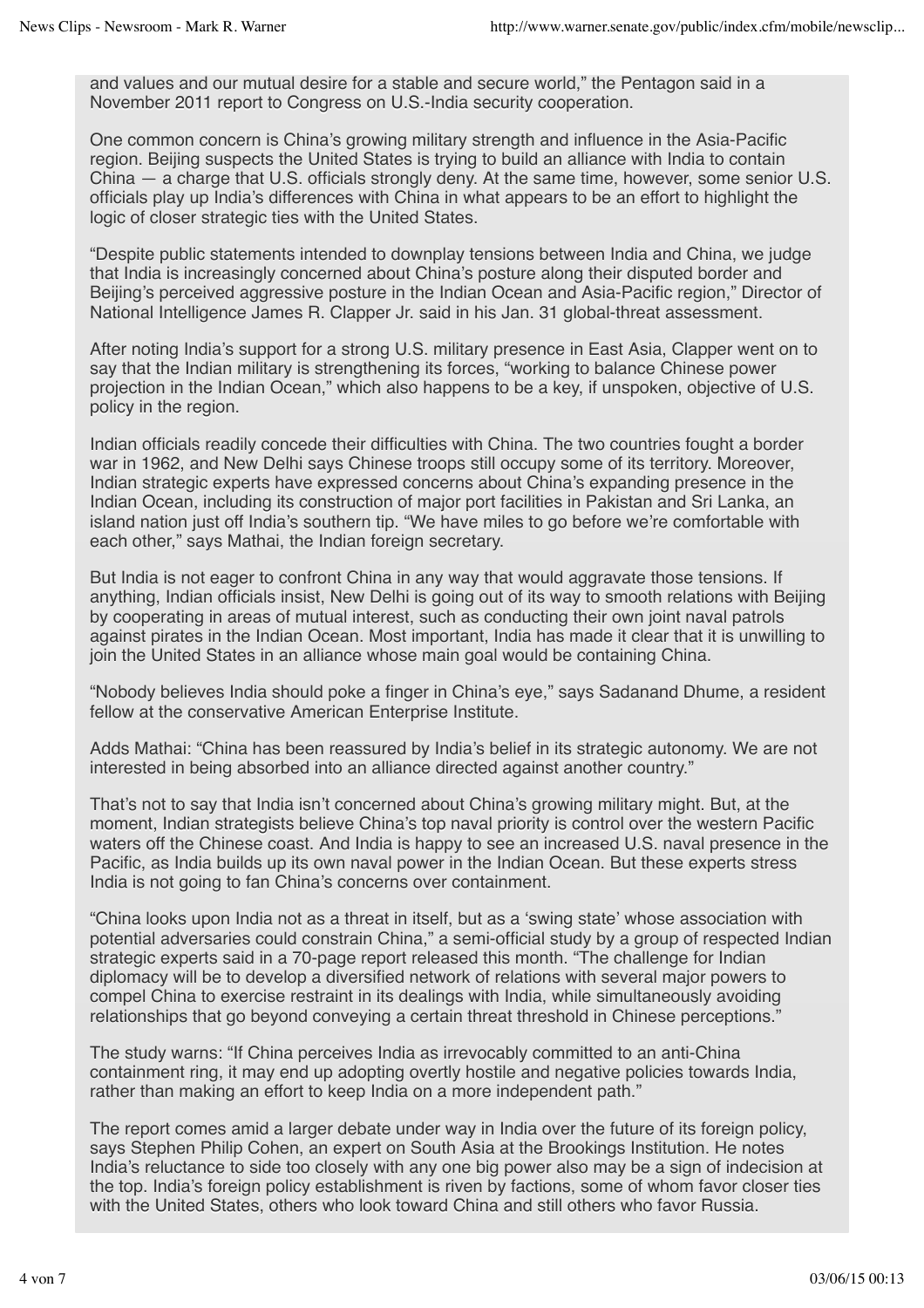"The Indians are fiercely debating these issues, and they're coming down firmly on all sides," says Cohen.

A New Great Game

Despite New Delhi's reluctance to ally itself too closely with the United States, Republican Mark Steven Kirk of Illinois, a prominent voice in the Senate on foreign policy issues, envisions a special role for India in Afghanistan.

Kirk says India should take over the role of stabilizing that war-torn country once U.S. troops withdraw in 2014.

"It makes strategic sense," he said in a January interview before suffering a debilitating stroke. "India has close ties with Afghanistan and gives it a lot of economic aid. It trains Afghan security forces. And most importantly, India has a big interest in ensuring Afghanistan remains stable once our troops leave. We should be looking to India to play the role of the status quo power in South Asia."

It's not hard to see why Kirk, as well as several other lawmakers, finds an expanded Indian role in Afghanistan so attractive. India provides Afghanistan with nearly \$2 billion a year in economic and development aid, making it Kabul's second largest donor after the United States. Democratic Sen. Dianne Feinstein of California, chairwoman of the Senate Select Intelligence Committee, notes that India regards Afghanistan as its gateway to economic ties with other countries in Central Asia.

But with the Afghan army costing about \$11 billion a year, India cannot afford to pick up such costs once U.S. troops leave, says Karl F. Inderfurth, a former assistant secretary of State for South Asian affairs during the Clinton administration and now an India specialist at the Center for International and Strategic Studies.

Moreover, India experts say, New Delhi wouldn't assume such a role even if it could afford it. India's domination of Afghanistan would realize Pakistan's worst fears of being hemmed in by India on both its eastern and western borders. Such a development would likely destabilize Pakistan, which has already fought four wars with India over the past seven decades.

"A failed state in Pakistan creates even more dangerous potential on India's border," says Bharat Karnad, a national security expert at New Delhi's Center for Policy Research. "Who knows who would fill such a black hole?"

In the new "great game" between India and Pakistan for influence in Afghanistan, India is far more likely to continue its training of Afghan security forces and providing substantial economic aid as part of a broader international assistance effort for Afghanistan, which the United States has pledged to support following the withdrawal of U.S. forces.

But experts also believe India will continue supporting anti-Taliban forces in an effort to block any attempt by Pakistan's proxies to subvert the government in Kabul. In the short term, Pakistan may wield stronger influence in Afghanistan than India because of its ability to facilitate peace negotiations between the United States and some of these proxies. But over the long run, a diminished U.S. military presence and interest in Afghanistan will mean Congress is unlikely to continue providing Pakistan with large amounts of military aid.

And in this vacuum, Indian experts see a strategic advantage. "This," says the Indian report, "may provide us with additional levers to influence [Pakistan's] behavior."

## Inflated Expectations

Mansingh, who also served as ambassador to the United States, cautions the administration against inflating its vision for any U.S.-India strategic partnership, particularly if it involves dictating U.S. expectations to what Washington sees as a junior partner.

"Sometimes Washington misses the point and believes that because they have a strategic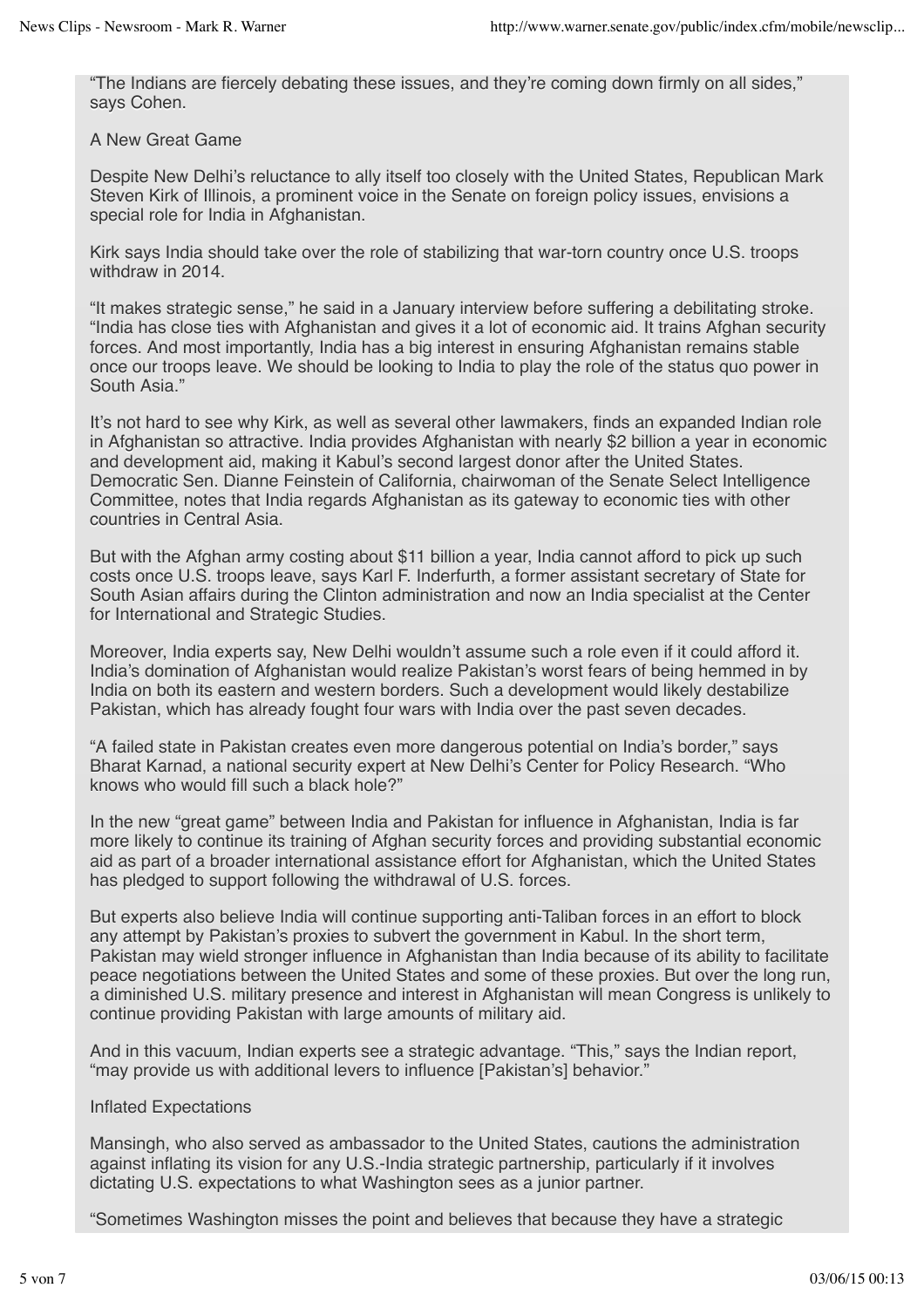partnership with us, they expect India to behave in a certain way," he says.

Mansingh emphasizes that India's strategic partnership with the United States is not exclusive. "We have strategic partnerships with a dozen countries," he says. "These include some old friends such as Russia, Germany, France and Britain; some new friends, including Australia, Japan, Brazil, South Africa; and even old adversaries such as the United States."

India drove home that point last April when it rejected one bid by Boeing Co. to sell New Delhi its F/A-18 warplanes and another by Lockheed Martin Corp. to provide its F-16 jets. Some Asia analysts say that after decades of frosty relations during the Cold War, many in the Indian defense establishment still remain wary of U.S. intentions, particularly American military aid to Pakistan, which they say only emboldens Islamabad's hostility toward India.

In February, India awarded the \$20 billion contract for new fighter planes to France's Dassault Group. "They don't feel sufficiently indebted to the United States that they have to buy American weapons systems," the Brookings Institution's Pollack says.

Indian officials have reassured U.S. armsmakers that the loss of one major contract doesn't mean the end of New Delhi's potential as a U.S. arms customer. India, which has become the world's largest arms importer, is planning to buy \$100 billion worth of new weapons during the next 10 years, and many in Washington hope the United States will become one of India's top military suppliers, after Russia and Israel. So far, India has purchased some \$9 billion worth of U.S. military hardware, including Patriot-3 missiles, Boeing C-17 military transport aircraft and P-81 maritime patrol aircraft.

Despite such hopes, Washington's reluctance to share some of its military technology with strategic partners has placed yet another limit on the U.S.-India relationship. Export controls prevented the inclusion of advanced codes, avionics and other equipment in the proposed Boeing and Lockheed Martin warplane packages, weakening their appeal to the Indians.

"The Indians hear all this talk about a strategic partnership, but when they consider buying something from us, we tell them that technology is not available," says Woolf P. Gross, a retired Army colonel and independent consultant on South Asia security affairs. "Something's got to give or this partnership is not going to work."

U.S. leaders complain such restrictions could jeopardize future arms sales to New Delhi. "We need to continue to work on U.S. release policies," says Ron Somers, president of the U.S.-India Business Council.

The Obama administration and business groups have been pushing to revise those Cold War-era export control regulations, but the effort has run into resistance from some House Republicans who are concerned that changes in the system might make it easier for China, Iran and other potential adversaries to get sensitive U.S. technology. Little movement is expected on the administration effort this year.

Other U.S. commercial expectations in India also have been put on hold, this time because of legal complications at the Indian end.

In the wake of the 2005 civil nuclear energy accord, American manufacturers of nuclear power plants, including Westinghouse Electric Corp. and General Electric Co., hoped for big orders from India. But with lingering memories of the 1984 Bhopal disaster, in which a gas leak at a Union Carbide chemical plant killed nearly 3,800 people, the Indian parliament now has laws that hold liable the makers — not the operators — of any foreign-built plant for any accidents that might occur. So far, these laws have discouraged U.S. nuclear plant manufacturers from bidding for contracts in India.

Also, in what some U.S. business leaders describe as Indian protectionism, New Delhi isn't allowing big U.S. multibrand retailers like Wal-Mart Stores Inc. to open retail stores in India. And the Obama administration is now appealing to the World Trade Organization to force India to drop its ban on U.S. poultry imports. U.S. officials complain that India is using unwarranted